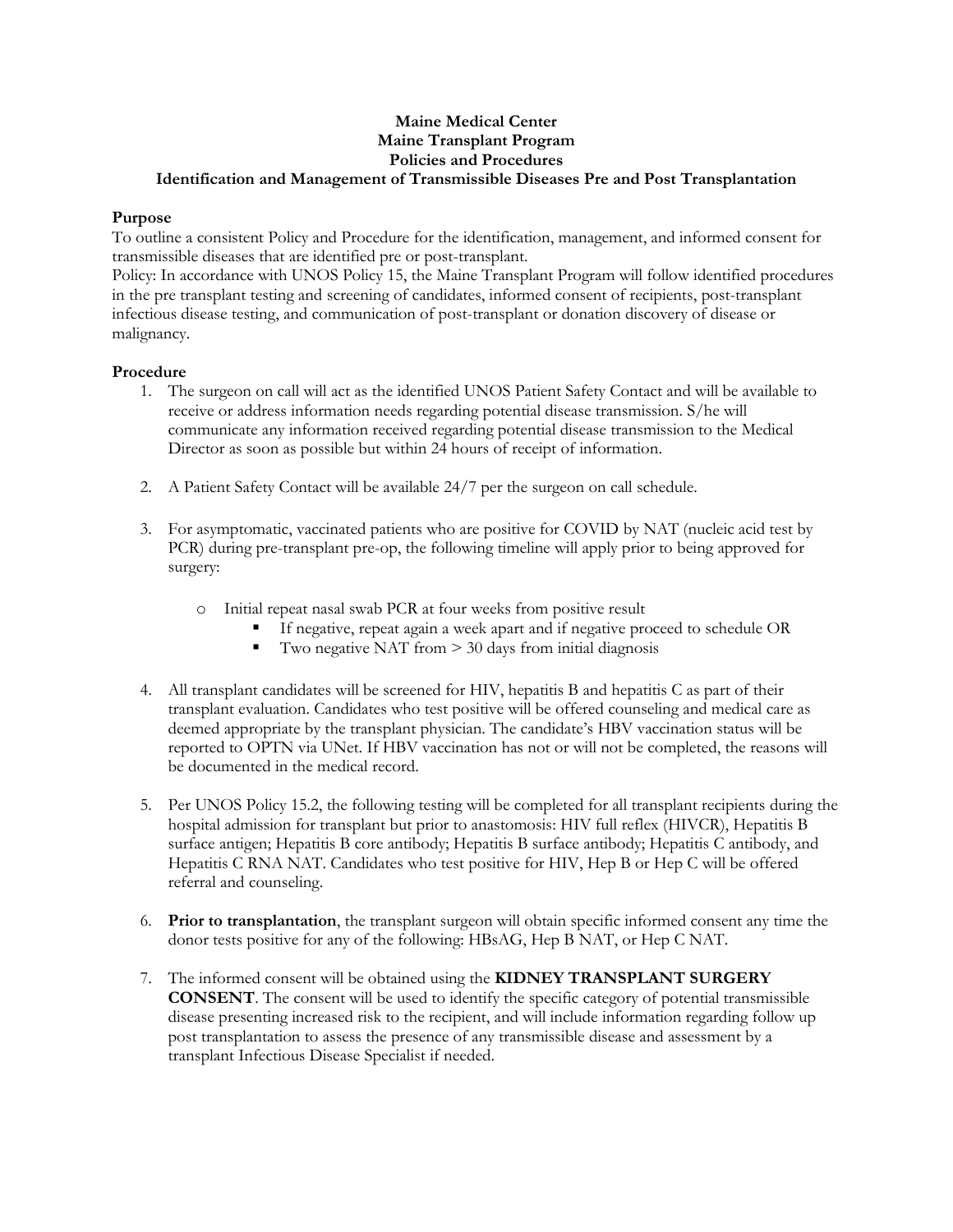- 8. The informed consent will also contain information regarding the general risks of potential transmission of malignancies and disease from organ donors including: requirements for evaluation and screening (UNOS Policy 2.3); evaluation and screening of living donors (UNOS Policy 14.4); that there is no comprehensive way to screen deceased and living donors for all transmissible diseases; and that transmissible diseases and malignancies may be identified after transplant.
- 9. If the donor has any risk criteria for acute HIV, HBV or HCV infection according to the US Public Health Service Guideline, the surgeon will inform the recipient after the organ offer but before transplant that risk criteria are present in the donor. This notification will be documented in the patient medical record.
- 10. If additional donor disease or risk or malignancy transmission risk is identified pre transplant, the surgeon must obtain and document informed consent prior to transplant.
- 11. In accordance with UNOS Policy 15.5.A, the Program will follow steps outlined in the Policy **if testing of the donor by the Program indicates disease or malignancy**. These steps include notification of the host OPO, living donor recovery hospital, or recipient if under care of the transplant program.
- 12. In accordance with UNOS Policy 15.5.B, the Program will follow the steps outlined in the Policy **if the organ recipient is suspected to have, is confirmed positive for, or has died from a potential transmissible disease infection or malignancy and there is substantial concern that it could be from the transplanted organ**. These steps include notification of the OPO or living donor recovery hospital, and reporting through the OPTN Patient Safety Portal.
- 13. In accordance with UNOS Policy 15.5.C, the Program will submit information as required if a Maine Transplant Program recipient is involved in an OPTN Patient Safety Portal report.
- 14. In accordance with UNOS Policy 15.6.A, **if the Program learns new information about a living donor during the two year follow up period that indicates risk of potential disease or malignancy**, the Program will disclose to the living donor that this information will be communicated to the receiving program (if applicable) and the OPTN Patient Safety Portal. Both of these steps will be taken by the Program following disclosure.
- 15. In accordance with UNOS Policy 15.6.B, if a report is made for a living donor through the OPTN Patient Safety Portal, the Program will take all steps outlined in the Policy including the provision of information for follow up review.
- 16. All transplant recipients will be tested post-transplant for HIV (NAT); HBV (NAT), and HCV (NAT) at least 28 days but no later than 56 days post-transplant. If the recipient is known to be infected with HIV, HBV, or HCV, testing is not required but other tests required according to the Policy will be performed.
- 17. If a recipient has received a kidney from a donor who has tested positive for Hepatitis B surface antigen, Hepatitis B NAT, or Hepatitis C NAT, s/he will be monitored post-transplant with NAT testing at 1 month, 3 months, and 12 months post-transplant.
- 18. The Transplant Program will offer recipients treatment for HIV, HBV and HCV when indicated.